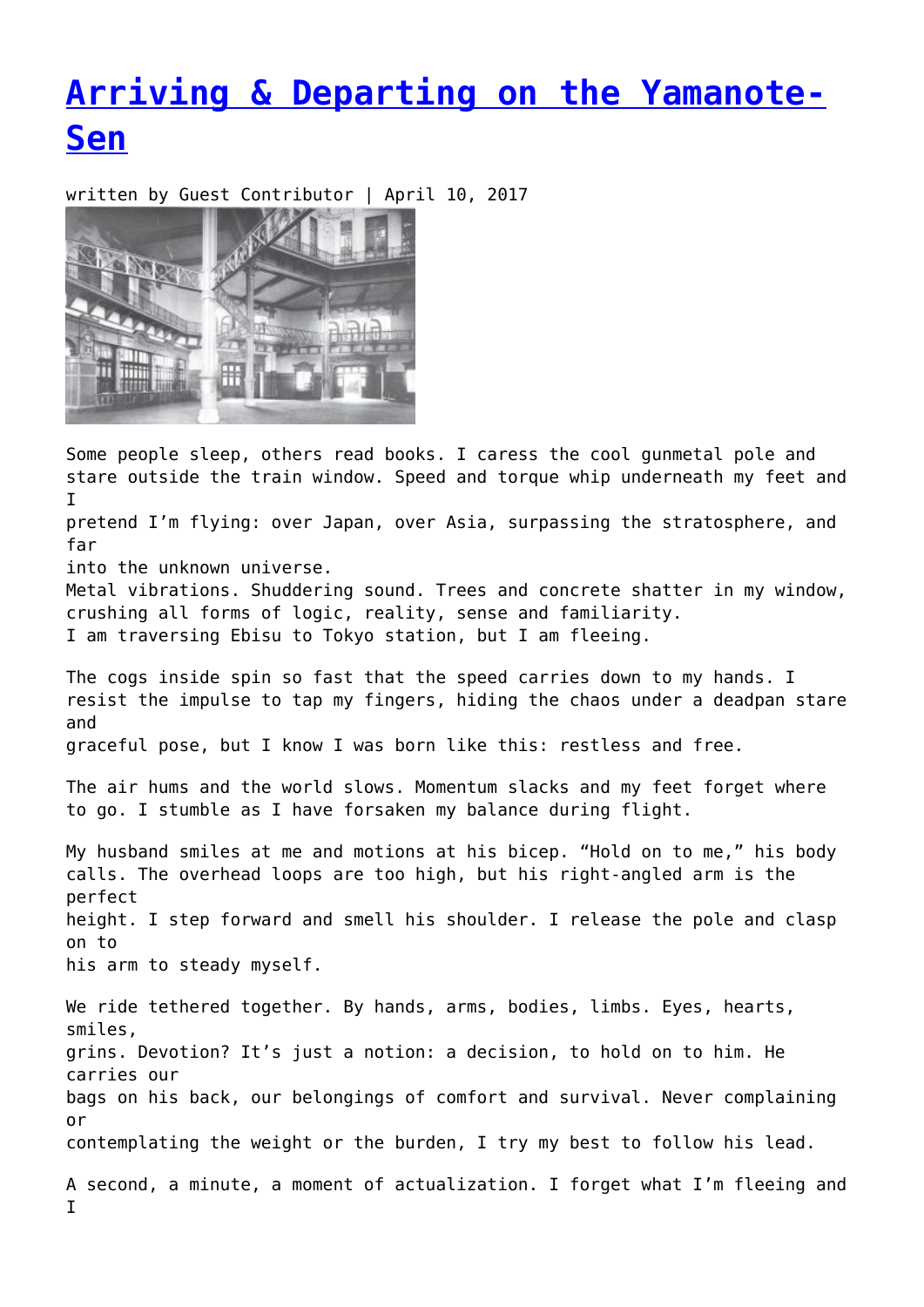forget why the rush. So I just hold on, to him, and the stillness, and the peace, as we traverse Ebisu to Tokyo station together. My outside world blurs and then clears. Sounds swell and then recede as we slow, stop and speed between destinations: Ebisu, Meguro, Gotanda, Osaki… An arpeggio signals the chance to escape every few minutes. *Tsugi Wa Shinagawa Eki*, the female voice says, or, "Next is, Shinagawa station. The doors will open on the left." I gasp, just thinking of the rush of running past closing doors. My arms and legs twitch as the cogs spin faster within. But I have promised him, so I stay. But with each arrival and departure of new stations and destinations, new destinies and elations, I daydream of stars and strangers: books unread, constellations not conquered, music unheard and songs unsung. Sunsets not cried, journeys not tried, rainstorms untasted and lovers unloved. As our train approaches and then leaves, a man stares down at the phone in his hand. He never looks up or out. He patiently awaits the other train that will take him to his destiny. He does not see, or know, or care for me as I bid him hello, how are you and goodbye. Goodbye content commuter. Farewell fellow traveller. New universes board and as old ones alight, people whose fate have yet to collide with mine. Our journeys together are brief, only sharing a few minutes and breaths, but my mind delves and divides into everyone I see, imagining conversations and consequences of us meeting. Skinny-dipping in the lakes of their mind, frolicking through their daffodils, scaling the mountains of their psyche and then sleeping in the caves of their sadness. I scan across the cosmos of commuter eyes, but only one pair lingers on me instead of darts away; they are his eyes. He is smiling at me again. Not with upward turned lips, but with downward turned kind eyes, gently holding my face and stroking my unrest. His smile expects nothing in return. But my eyes can't help but surrender. "Yes," they say. My gaze climbs his face and my palm pulses his hand. "Yes. I'm still yours." Tamachi, Hamamatsucho… Shimbashi, Yurakcho… Tokyo. Tokyo Eki. We have arrived in Tokyo station where we will transfer to the Shinkansen, riding up to 260 kilometers an hour. My limbs tingle as I dream of wind, whizzing